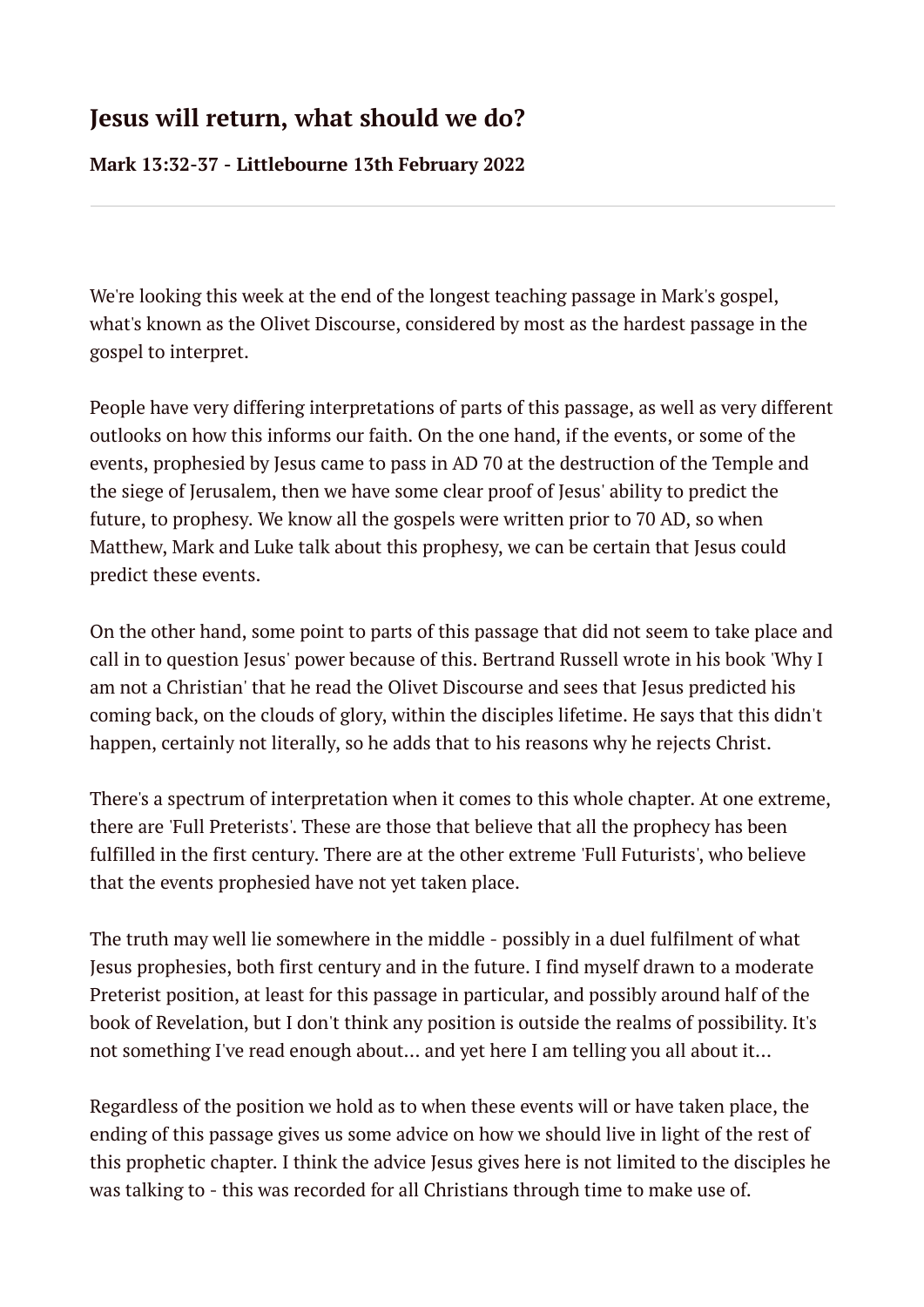*32 "But concerning that day or that hour, no one knows, not even the angels in heaven, nor the Son, but only the Father.*

We've all heard those predictions of when Jesus is coming back - people study the bible and apply esoteric numerology to determine just when the world will end, Christ will return and whatever weird eschatological system you might hold to is set in motion.

A relatively recent example that gained some traction was Harold Camping, in the United States - he made several failed predictions for Judgement Day falling in September 1994. Then in 2005, he predicted the second coming of Christ would be on May 21st 2011. For years up to the event, this was widely publicised by him and his radio show, then May 21st came and went and he went rather silent. A false prophet by any description.

Similarly, the Jehovah's Witnesses have had several dates they have believed the end of the world will take place. 1914 was supposed to be the start of the great tribulation - not that unreasonable at the time maybe, but no longer really feasible. 1975 was another supposedly big date that came and went, then the story was that the generation of 1914 would all be alive until the end, but after that it was all over. Since 1995, the official position has been that the end is imminent, with no further qualification. Again, lots of false prophecies, wrong every time.

Jesus tells us that the exact time of his coming is withheld from his church. That he will come is certain. When that is, is hidden from us.

Why would this be so? Possibly, because knowing exactly how long we have got is a way to make excuses - on the one hand we may have time yet, on the other hand, we don't have time. We are in a state of constant expectation - Christ is coming, but we don't know when.

If we take a mainstream futurist view, had the disciples known that two thousand years later, Christ still would not have not returned, they would possibly be despondent. Likewise for all the many Christians down the centuries, who would not live to see Christ's return. Were they to know of the dark times that would take place, the oppression and trials that faithful Christians were to go through, they might have had a different attitude. But to expect that Christ could return at any moment, we are encouraged to keep short accounts with God, to make what may well be our last moments count, to live always ready to meet Him.

Now the end of this verse - 'not even the angels in heaven', now that's fine, they aren't privy to that information, I can understand that. But then 'nor the Son, but only the Father'. That's harder to interpret.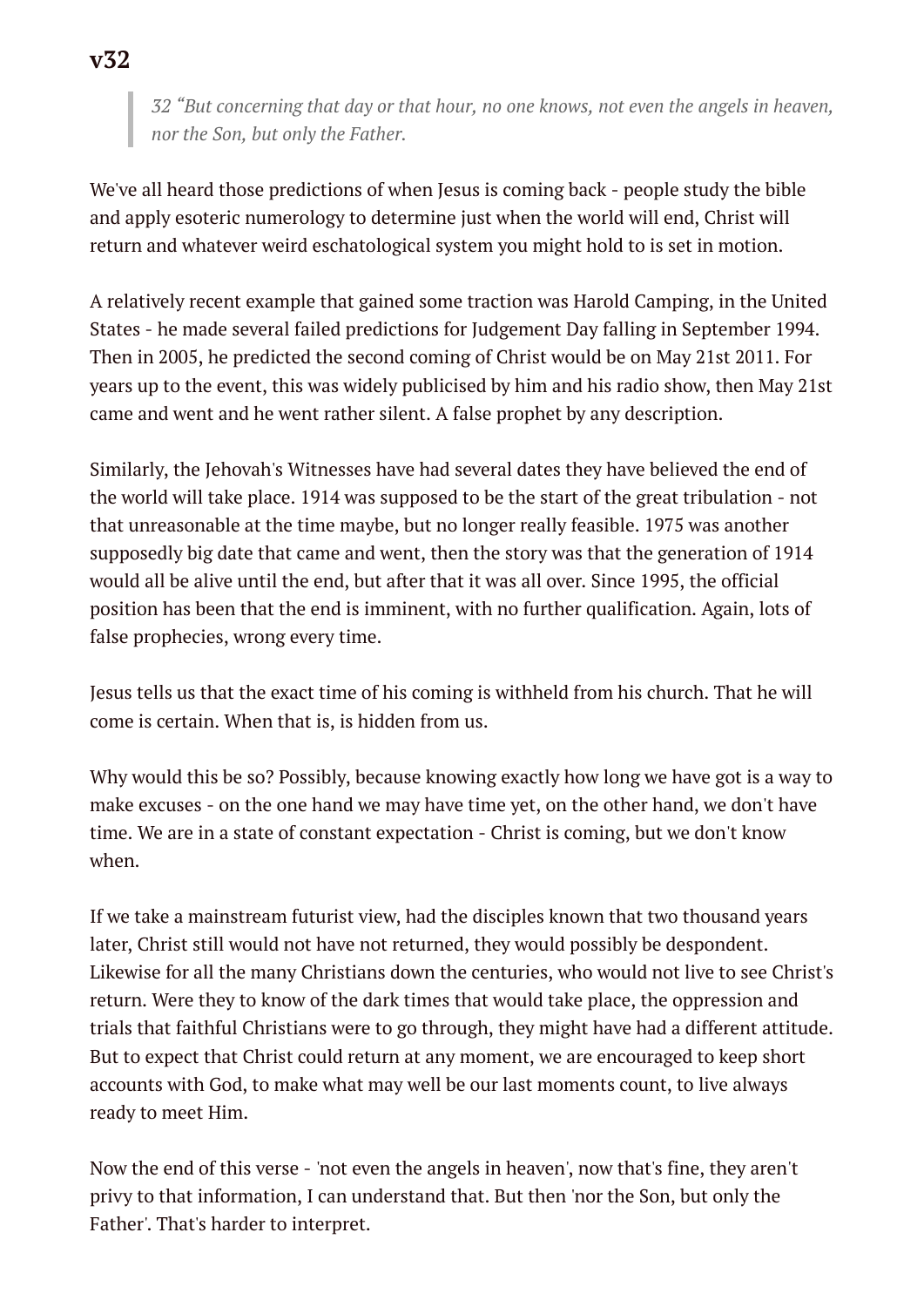The common answer to this is that Jesus is talking while he is on earth - the incarnate Son of God, fully human as well as fully divine. Whilst limited to his body during his life on earth, he does forgo some of the aspects of his divinity. Obvious things would be that he is not omnipresent - he's confined to one place - although we usually describe God as being omnipresent.

Likewise, he sets aside his omnipotence, his perfect complete knowledge of everything, in his incarnate body. Jesus at this point in time does not know when he will return in power, be that in 70 AD or in the much further future.

When Jesus performs miracles or has supernatural knowledge, he does so in the power of the Spirit, directed by the Father - remember that Christ means anointed one, that is anointed with the Spirit of God (see Isaiah 11:1-3).

## Philippians 2:7-8:

*[He] emptied himself, by taking the form of a servant, being born in the likeness of men. 8 And being found in human form, he humbled himself by becoming obedient to the point of death, even death on a cross.*

Jesus at this point does not know the day or the hour, but as he is now exalted in heaven, he surely does know all the details of his return.

But I don't think that we should take this phrase as being a deep theological minefield into which we should wade. I don't think Mark intended us to necessarily ponder the nature of Jesus' mind, but rather the point of this is to underscore that nobody on earth knows of the precise moment that Jesus returns.

## **v33**

*33 Be on guard, keep awake. For you do not know when the time will come.*

Since we don't know when the time will come, we should be on guard and keep awake.

We've seen this phrase 'be on guard' earlier in this chapter - verse 21-23:

*21 And then if anyone says to you, 'Look, here is the Christ!' or 'Look, there he is!' do not believe it. 22 For false christs and false prophets will arise and perform signs and wonders, to lead astray, if possible, the elect. 23 But be on guard; I have told you all things beforehand.*

One thing we must be on guard against is false christs and false prophets.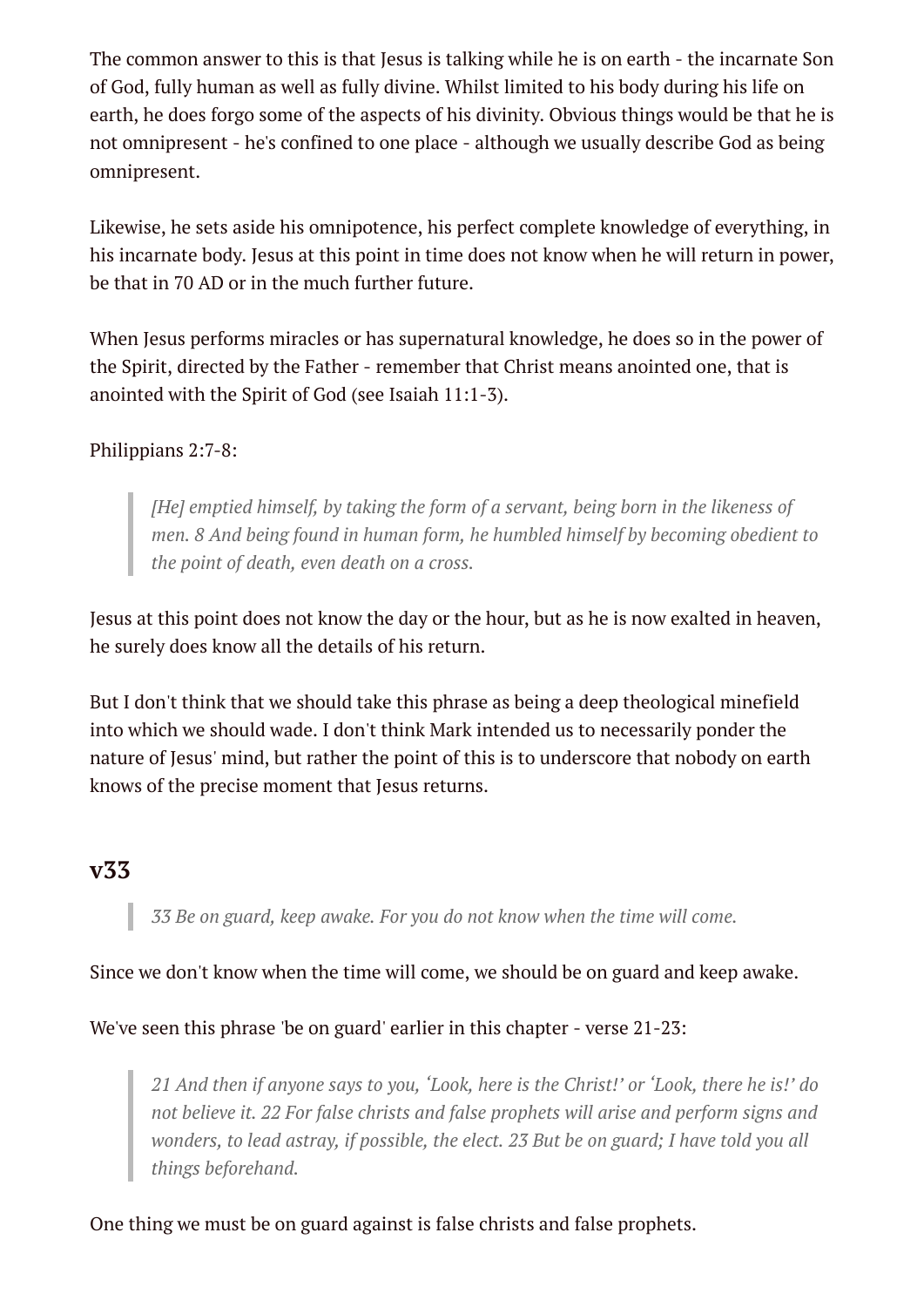Some copies of the gospel add 'and pray' - be on guard, keep awake and pray. It's suggested that maybe this is possibly an addition influenced by chapter 14 verse 38, where Jesus tells Peter as they are in the garden of Gethsemane and the disciples keep falling asleep: "Watch and pray that you may not enter into temptation."

Whether the command to pray as well as keep watch was in the original, whether that's what Jesus truly said or not, it strikes me as good advice.

## **v34-37**

*34 It is like a man going on a journey, when he leaves home and puts his servants in charge, each with his work, and commands the doorkeeper to stay awake. 35 Therefore stay awake—for you do not know when the master of the house will come, in the evening, or at midnight, or when the rooster crows, or in the morning— 36 lest he come suddenly and find you asleep. 37 And what I say to you I say to all: Stay awake."*

Now Jesus gives us this illustration or parable, unique to Mark's account of the Olivet Discourse, about how to act in light of the fact that no one knows the time of his return.

Before this passage, we had the illustration of the fig tree in verse 28 and 29:

*28 "From the fig tree learn its lesson: as soon as its branch becomes tender and puts out its leaves, you know that summer is near. 29 So also, when you see these things taking place, you know that he is near, at the very gates.*

This illustration tells us that we might be aware of the signs of Jesus' coming - looking for what precedes his coming can inform us of what we must do.

The illustration today tells us that also we can't know exactly when, but should be prepared at all times. We are not to be complacent because we don't see the signs of Christ's coming yet, or think his return is immediate based on what we hear on the news.

Jesus, bodily, has left earth for the time being and his church is left to keep things going in the meantime before he returns. We are like the servants and the doorkeeper of this story, awaiting the master's return.

Jesus tells us we must be on guard, stay awake. We are to live as if we may meet our master at any point - whether he comes back to judge the living and the dead, as we've said in the Apostle's Creed, or whether we die and go to be with him that way. The things of the world will entice us to fall asleep and not be ready to meet him.